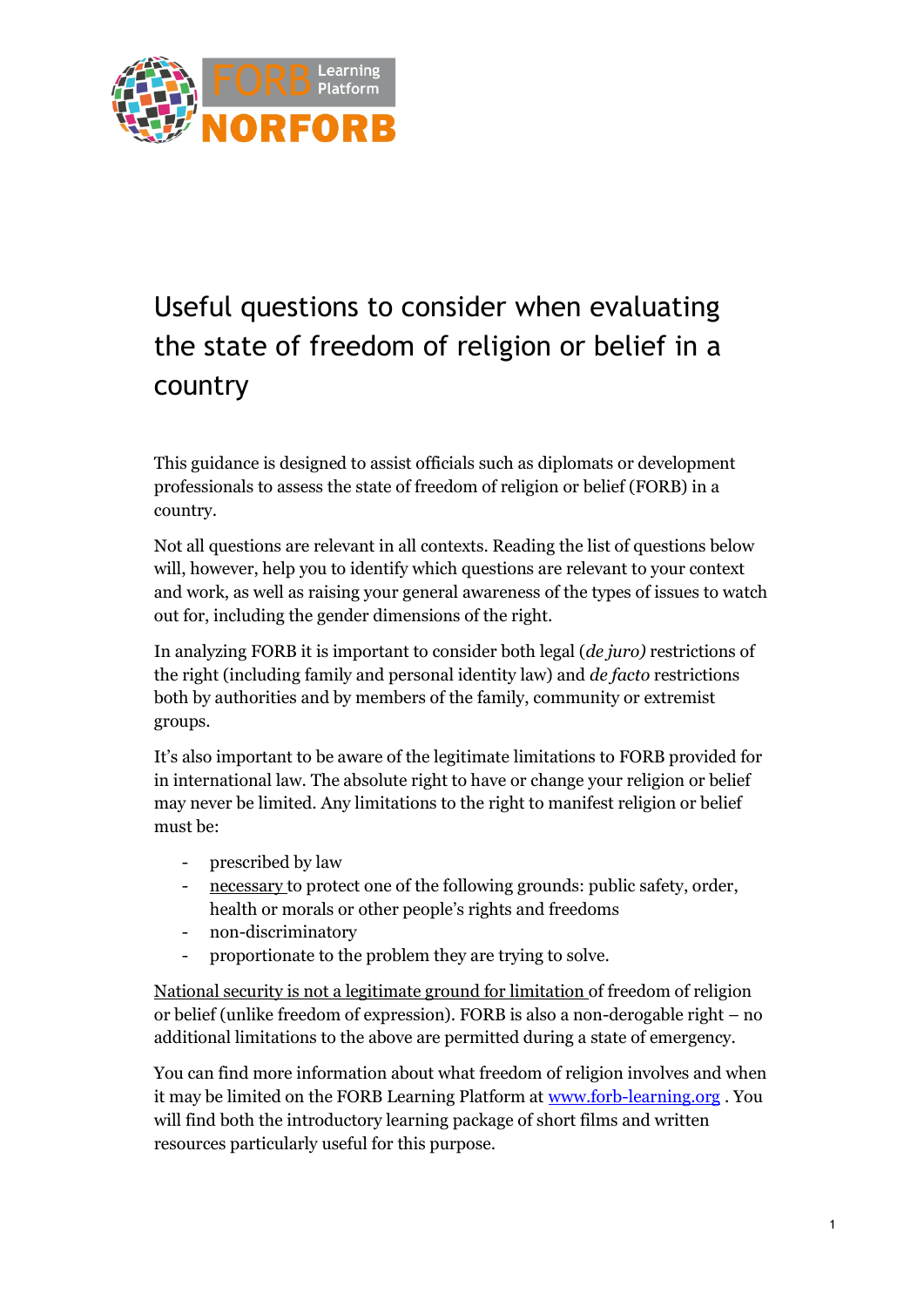

In order to ensure a rights-based approach to analysis, it is useful to consider questions linked to the following six elements of the right.

- 1. The right to have or change your religion or belief
	- o Are there legal limitations to this absolute right? For example are any groups banned or is the right to convert or adopt atheistic beliefs limited?
	- o Is inter-religious marriage permitted or is one spouse required to convert? Is divorce permitted for all groups, (unequal divorce rights can make conversion the only means to escape marriage)?
	- o Are there social hostilities such as discrimination or violence (including honour based and extremist violence) connected to having, changing or leaving a particular religion or belief?
	- o Are people required to reveal/register their religion, e.g. on ID cards?
- 2. The right to manifest religion or belief in worship, observance, teaching and practice
	- o Is unregistered religious or belief activity illegal or restricted?
	- o Are existing registration requirements for religious communities reasonable and are all groups that wish to register able to do so?
	- o Are there sufficient and equal rights to build, rent and maintain places of worship? Are minority groups able to get planning permission in practice? Has the state confiscated, closed or demolished places of worship?
	- o Is blasphemy prohibited? Are people free to speak about religion or beliefs to others, including the right to try and convince others of the truth of their religious/atheistic beliefs and the right to criticize religions or beliefs?
	- o Is religious or belief literature censored?
	- o Are any religious practices obligatory or banned, for example the wearing of religious clothing, participation in religious rites?
	- o Are there state limitations on women's rights to study religion and lead religious communities?
	- o Does the state interfere in religious communities' choice of religious leaders?
- 3. The state's duty to protect citizens from coercion in matters of freedom of religion or belief
	- o Are religious or belief activities the target of mob or terrorist violence? Are hate crimes related to religion common? Are individuals who leave a religion the target of violence? Does the state take adequate measures to prevent this and provide protection and justice?